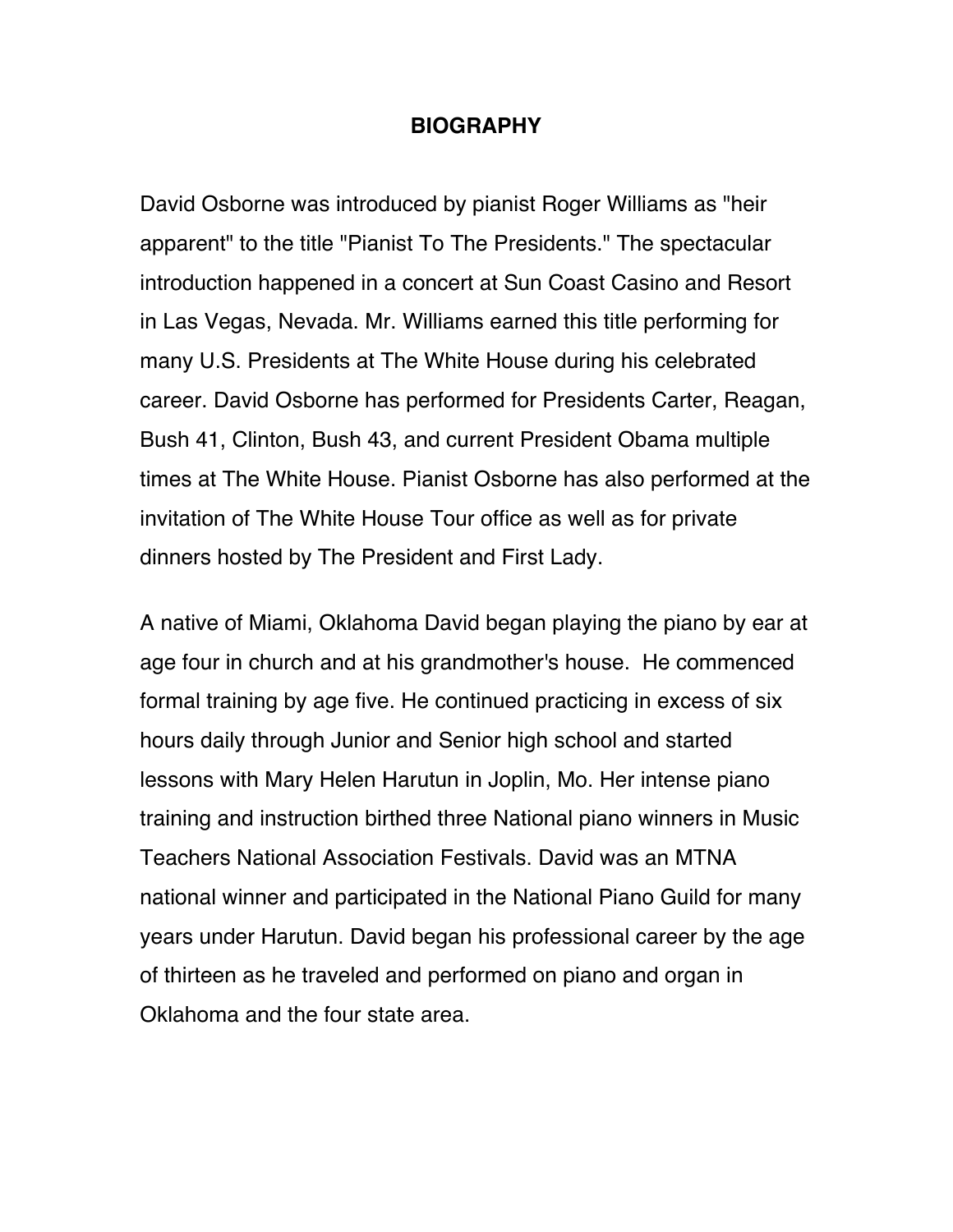Osborne graduated from Oral Roberts University, Tulsa, Oklahoma with a Bachelor's degree in Music Performance. Osborne then studied at Indiana University, Bloomington, Indiana and attended Master Classes at The Juilliard School. In 1984 he completed a Master's Degree in Keyboard performance from Pittsburg State University.

David met former President Jimmy Carter at a book-signing event in Orlando, Florida. A thirty- year friendship was forged on that day, and Carter has called Osborne "one of the greatest pianists in the world!" Carter says "David Osborne is my favorite pianist." David has played birthday concerts for President Carter almost every year for thirty years. This year Osborne will perform "Happy Birthday" for the ninety one year old former President. George W. Bush pounded on David's chest in the State Dining room saying repeatedly," this boy can play!" This was following a Christmas White House performance by Osborne with Van Cliburn, Joss Stone, Darius Rucker and Kenny Chesney in the room. Also in attendance was Donald Hall, CEO Hallmark Cards, who later hired David for several events. Clinton once nudged up against Osborne on the Steinway bench and remarked, "Let me see that lick again!"

David continues his eighteen- year run on the Las Vegas Strip. His Vegas career has been Artist in Residence at two properties, Caesars Palace and Bellagio Resort.